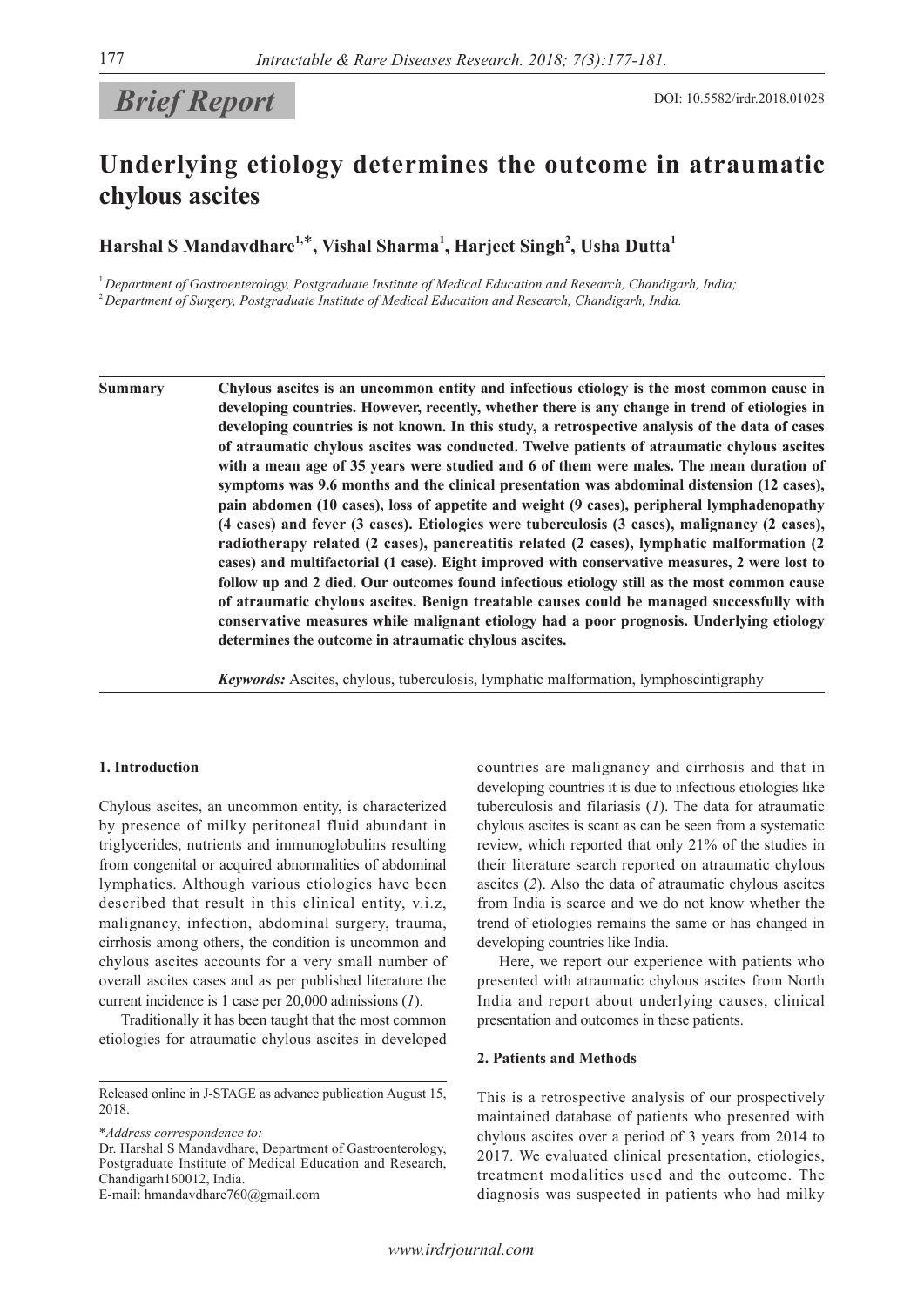hue of the fluid and this was tested for triglyceride level. The cut off triglyceride value to label the case as chylous ascites was taken > 110 mg/dL. We present our experience of these patients who had chylous ascites.

## **3. Results and Discussion**

#### 3.1. *Clinical presentation*

Over a period of 3 years, 12 patients who presented with chylous ascites were seen (Table 1). The mean age was 35 years (range 15-72) and 6 (50%) were males. The mean duration of symptoms was 9.6 months (range 0.5- 84 months). The presenting complaints in decreasing order were abdominal distension in 12 cases (100%), pain abdomen in 10 cases (83.3%), loss of weight and appetite in 9 cases (75%), peripheral lymphadenopathy in 4 cases (33.3%) and fever in 3 cases (25%) patients. The mean triglyceride value was 507 mg/dL (range 130- 1,600 mg/dL).

#### 3.2. *Etiologies*

#### 3.2.1. Tuberculosis

Three patients had tuberculosis as the etiology of chylous ascites. All 3 were young females aged between 25-26 years and presented with 2-6 months history of abdominal distension along with loss of appetite and weight and fever. While one of them, a 25-year-old, had history of genitourinary tract tuberculosis and was a defaulter and her ascitic fluid examination showed milky fluid with triglycerides of 1,600 mg/dL with low serum

ascites albumin gradient (SAAG) of 0.5 and high ADA of 45 IU/L. She had peripheral lymphadenopathy and the FNAC from retroperitoneal lymph nodes showed granulomatous inflammation with AFB stain positive and also was GenXpert positive for tuberculosis. She was started on standard 4 drug antitubercular therapy (ATT) along with octreotide and medial chain triglyceride (MCT) based diet and at 6 months of follow up she had gained weight and the ascites had disappeared.

Another 25-year-old female had a ascitic fluid triglyceride of 323 mg/dL with low SAAG of 0.3 and ADA of 18 IU/L. She too had peripheral lymphadenopathy, and chest x ray showed military shadows and abdominal CT scan showed gross ascites with omental nodularity with a sheet like lymph nodal mass encasing the inferior vena cava with calcification. The FNAC from this lymph nodal mass showed granulomatous inflammation with AFB stain positive. She was started on standard 4 drug ATT with MCT, however, subsequently she died of ATT induced liver failure.

The third patient a 25 year old female presented with above the complaints and ascitic fluid triglyceride was 400 mg/dL with low SAAG of 0.2 and high ADA of 74 IU/L. Her abdominal CT scan showed gross ascites with multiple mesenteric lymph nodes. She had cervical lymphadenopathy and its FNAC showed granulomatous inflammation and AFB stain was positive. She was started on standard 4 drug ATT with MCT based diet and after completion of 6 months of ATT and a further 5 months follow up is doing fine with disappearance of ascites and weight gain. All 3 patients were HIV negative.

|  |  | Table 1. Summary of the cases of atraumatic chylous ascites |  |  |
|--|--|-------------------------------------------------------------|--|--|
|  |  |                                                             |  |  |

| Characteristics           | Summary                                                                                                                                                                                                                             |  |  |  |  |
|---------------------------|-------------------------------------------------------------------------------------------------------------------------------------------------------------------------------------------------------------------------------------|--|--|--|--|
| Age mean (range)          | 35 years (15-72)                                                                                                                                                                                                                    |  |  |  |  |
| Males                     | 6 cases                                                                                                                                                                                                                             |  |  |  |  |
| Mean duration of symptoms | 9.6 months (range $0.5-84$ )                                                                                                                                                                                                        |  |  |  |  |
| Clinical presentation     | Abdominal distension: 12 cases (100%)<br>Pain abdomen: 10 cases (83.3%)<br>Loss of weight and appetite: $9 \text{ cases} (75\%)$<br>Peripheral lymphadenopathy: 4 cases (33.3%)<br>Fever: $3 \text{ cases } (25\%)$                 |  |  |  |  |
| Mean triglyceride value   | 507 mg/dL (range 130-1600)                                                                                                                                                                                                          |  |  |  |  |
| Etiologies                | Tuberculosis: 3 cases<br>Malignancy: 2 cases<br>Radiotherapy related: 2 cases<br>Pancreatitis related: 2 cases<br>Lymphatic malformation (Milroy disease and primary intestinal lympangiectasia): 2 cases<br>Multifactorial: 1 case |  |  |  |  |
| Outcome                   | Improved with conservative measures: 8<br>Lost to follow up: 2 cases<br>Died: 2 cases                                                                                                                                               |  |  |  |  |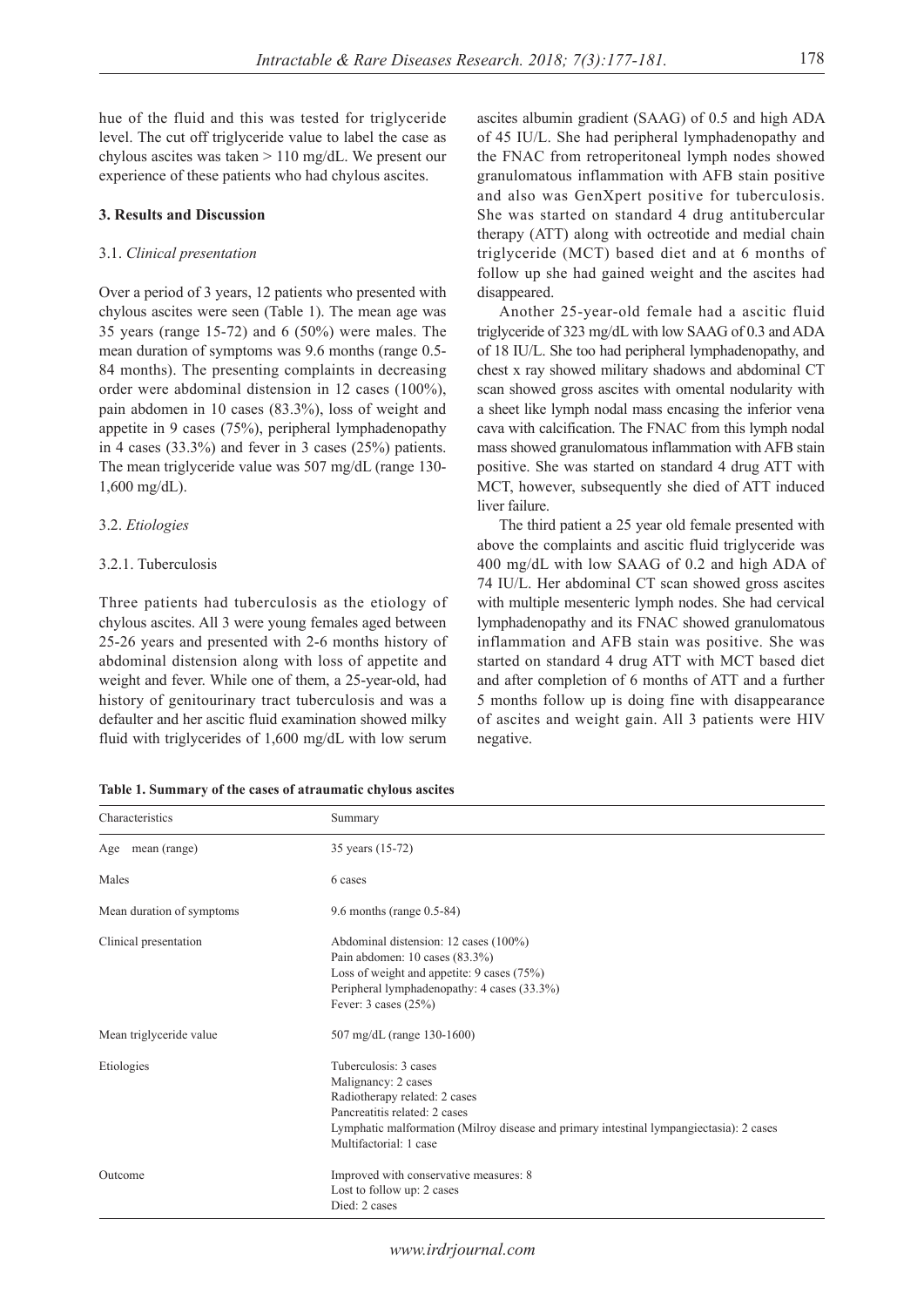#### 3.2.2. *Malignancy*

Two patients had malignancy associated chylous ascites. A 72-year-old female with history of diabetes mellitus and coronary artery disease presented with a 1 ½ year history of loss of weight of around 25 kg and abdominal pain and distension for 2 weeks. The CECT abdomen showed a 1.2 **×** 1.3 cm hypodense lesion in the body of pancreas with multiple hypodense lesions in both lobes of liver with gross ascites. The ascitic fluid triglyceride was 130 mg/dL with high SAAG of 2.0, however, the malignant cytology was negative. The FNAC from the pancreatic lesion showed features of adenocarcinoma. She was discharged on MCT based diet and asked to follow under the department of radiotherapy, but was lost to follow up.

The second patient was a 16-year-old male who presented with 3 months history of abdominal distension, generalized weakness and weight loss of 10 kg. The ascitic fluid triglycerides were 241 mg/dL and ascitic fluid malignant cytology was positive. He also complained of nausea and postprandial vomiting. We did an esophagogastroduodenoscopy that revealed thickened gastric fold to the extent that the scope was not negotiable beyond the antrum (Figure 1). The histopathology from the stomach biopsy showed poorly differentiated signet ring cell carcinoma. We advised MCT based diet and explained the prognosis of this metastatic disease to the family after which they took discharge and were lost to follow up.

# 3.2.3. *Radiation induced*

Two patients developed radiation induced chylous ascites. A 40-year-old female who was a known case of carcinoma of the cervix had received chemo radiotherapy for the disease. After completion of her radiotherapy cycles she was asymptomatic for 4 months after which

she noticed gradually progressive abdominal distension over a period of 6 months. Her ultrasound abdomen showed gross ascites with fluid triglyceride of 600 mg/ dL, however, the malignant cytology was three times negative. She was started on MCT based diet with octreotide and improved with it.

Another patient a 39-year-old male had unresectable carcinoma of the esophagus for which he received radiotherapy, however, later developed constrictive pericarditis and then presented with abdominal distension and had gross ascites with fluid triglyceride of 512 mg/dL. He was started on MCT based diet, but developed recurrence of the primary malignancy and later on succumbed to it.

#### 3.2.4. *Pancreatitis related*

A 15-year-old male presented with abdominal pain for 3 months and distension for 1 month. His Serum amylase was 1,160 U/L and CT scan revealed dilated main pancreatic duct (MPD) with gross ascites. Ascitic fluid was milky with triglyceride of 281 mg/dL and amylase of 7,000 U/L. All etiologic work up for chronic pancreatic disease was negative so the case was labeled as idiopathic chronic pancreatitis with pancreatic chylous ascites and was started on MCT based diet and octreotide, however ascites persisted so the patient was taken up for ERCP which revealed hugely dilated, tortuous MPD with contrast extravasation at the head region of pancreas and a 5 F stent was placed across the disruption. Patient showed clinical improvement and 4 weeks later a repeat CT scan revealed disappearance of ascites with stent in situ.

Another patient a 35-year-old chronic alcoholic male presented with abdominal pain and distension over 15 days and CT scan revealed non-enhancing pancreas with gross ascites. The Fluid appeared milky with triglyceride of 220 mg/dL and amylase of 19,950 U/L. The patient



**Figure 1 showing unhealthy edematous gastric folds with narrowing in the antral region with a food bolus.**



**Figure 2 showing granular edematous mucosal surface of duodenum with scattered whitish specs throughout the duodenum.**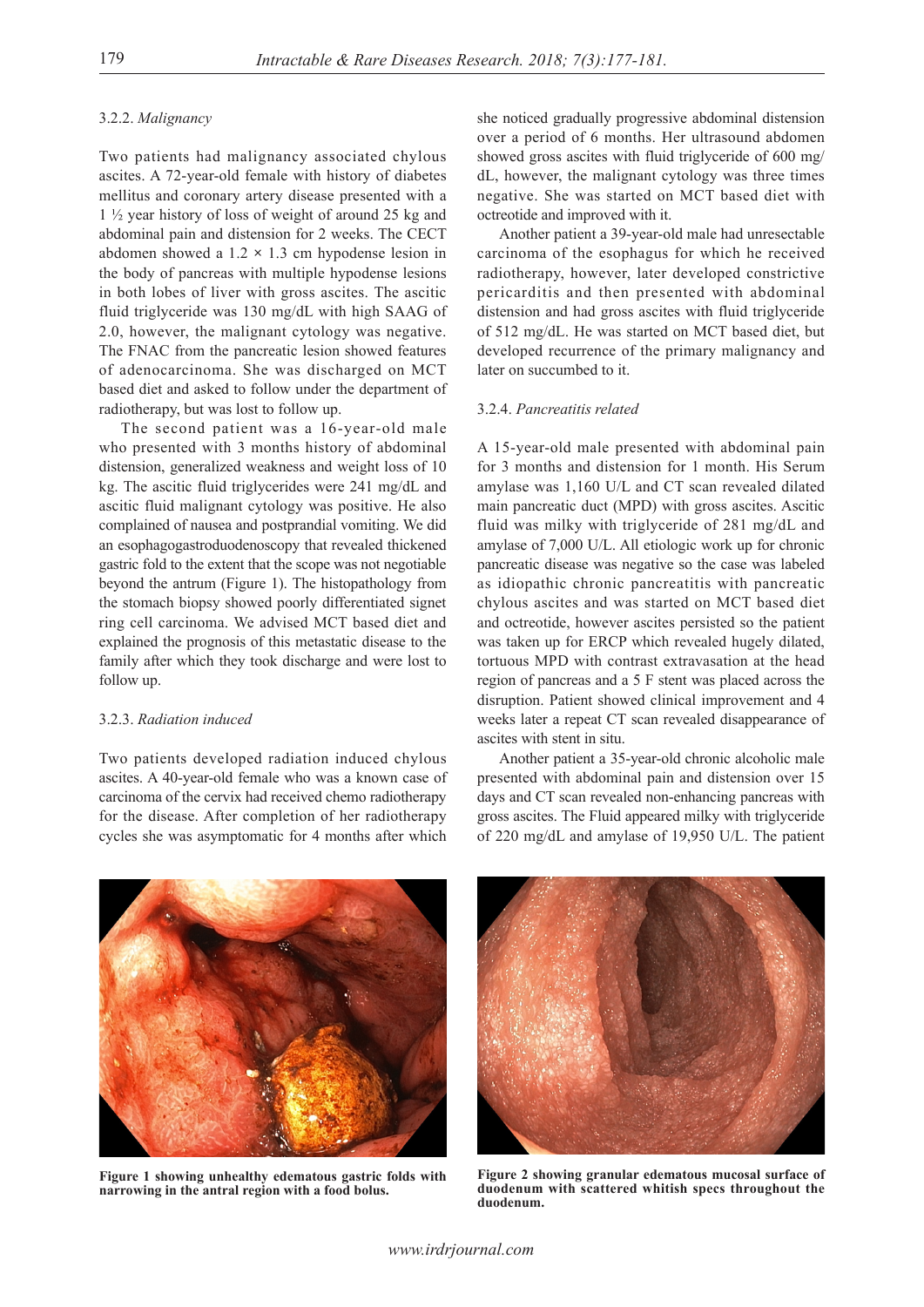was febrile with total leucocyte count of 23,600/dL so was started on antibiotics and pigtail drainage was done and was started on MCT based diet with octreotide and improved with the above measures.

#### 3.2.5. *Lymphatic malformation*

A 34-year-old male with prolonged history of bipedal edema over 10 years presented with gradually progressive abdominal distension over 2 months. The fluid triglyceride was 206 mg/dL and MR lymphangiogram revealed lymphatic channels absent above the ankle suggestive of Milroy's disease. Patient was started on MCT based diet and improved gradually with disappearance of ascites in 2 months.

Another patient a 42-year-old male with history of diarrhea with malabsorption over 7 years presented with abdominal distension over 3 months. Ascitic fluid had low SAAG of 0.6 and triglyceride of 560 mg/dL and esophagogastroduodenoscopy revealed a granular edematous mucosal surface of duodenum with scattered whitish specs throughout the duodenum (Figure 2). The biopsy was suggestive of lymphangiectasia. Patient was started on MCT based diet and improved.

#### 3.2.6. *Multifactorial*

A 51-year-old female with previous co morbidities in the form of hypertension and hypothyroidism presented with progressive abdominal distension over 2 months. Four years back she was diagnosed as a case of chronic pancreatitis and had developed a symptomatic large pseudocyst that required cystogastrostomy and also had extrahepatic cholestasis due to common bile duct stricture resulting from chronic pancreatitis and had undergone choledochojejunostomy. This time along with abdominal distension she had pedal edema, pallor with hemoglobin of 8.2 gm % and deranged renal function with creatinine of 6.2 mg/dL and 24 hour urine protein of 7 gm. Her ultrasound abdomen revealed a shrunken liver with irregular outline and raised echotexture and esophagogastroduodenoscopy revealed portal hypertensive gastropathy. Her ANA titer was 1:80 and SMA titer 1:40. All other work up for etiology of chronic liver disease was negative. Ascitic fluid showed low SAAG 0.2 with triglycerides of 1,010 mg/dL and the renal biopsy showed features suggestive of membranous lupus nephritis. The etiology of chylous ascites was thought to be multifactorial with contributions from cirrhosis and lupus and she was started on steroids with octreotide, MCT based diet and diuretics and improved dramatically with disappearance of ascites and improvement of renal function.

### 3.2.7. *Discussion*

Our series is a compilation of cases of atraumatic

chylous ascites seen in the medical gastroenterology unit from 2014 till 2017. In our series infection due to tuberculosis was the most common etiology suggesting that the trend still has not changed and the traditional teaching that malignancy and cirrhosis are the causes of atraumatic chylous ascites in developed and infection due to tuberculosis/filariasis in developing countries still remains the same (*1*). Our study highlights the fact that a benign treatable etiology for atraumatic chylous ascites has good prognosis with most recovering with conservative measures along with treatment of the underlying etiology, however, malignancy will have a poor prognosis as 1 of the 3 patients with malignancy died (one who had constrictive pericarditis due to radiotherapy ultimately died due to recurrence of the primary esophageal malignancy) and the other 2 patients who also had a disseminated malignancy were lost to follow up but the prognosis in such a situation is expected to be adverse. Two of our patients had lymphatic malformation (Milroy disease and primary intestinal lymphangiectasia) and both of them had resolution of the chylous ascites with conservative measures suggesting a good prognosis. In lymphatic malformations where conservative measures fail one can get a pre-operative lymphoscintigraphy which can show back flow and/or a lymphangiography that can clearly show dysplastic areas and sites of lymphatic leaks. Presence of localized abdominal dysplasia, lymphatic blocks, evidence of back flows, ectatic lymphatic vessels and tissue areas and lymphangiomatosis can be dealt with surgery. The lymphangiectasias and lymphangiomatosis are sclerosed with polidocanol and then are surgically debulked. The incompetent lymph vessels can be surgically ligated in a "stair like" manner. The ectatic vessels with low degree of dilatation can be welded with the help of a  $CO<sub>2</sub>$  laser. In presence of proper chylous and lymphatic vessels, Chylovenous or lymphovenous microsurgical shunts can be performed in iliac or mesenteric areas (*3*).

None of our patients required surgery as most of our patients had benign treatable causes and all resolved with conservative therapy. The role of surgery comes when we have refractory chylous ascites not responding to the conservative measure in the form of low fat, high protein, medium chain triglyceride based diet with or without somatostatin or octreotide and diuretics and in some cases total parenteral nutrition in which case a pre-operative or intra operative lymphangiogram helps to localize the leak and then a fistula closure or bowel resection can be done (*4*). Where intervention radiology facilities with expertise in lymphangiography and embolization are available the need for surgery can be circumvented with good results, however, sometimes the conventional lymphangiography may not pick up the leak in such cases an MR lymphangiogram and recently balloon occluded retrograde abdominal lymphangiography and embolization have been found useful (*5,6*). The peritoneovenous shunt has been